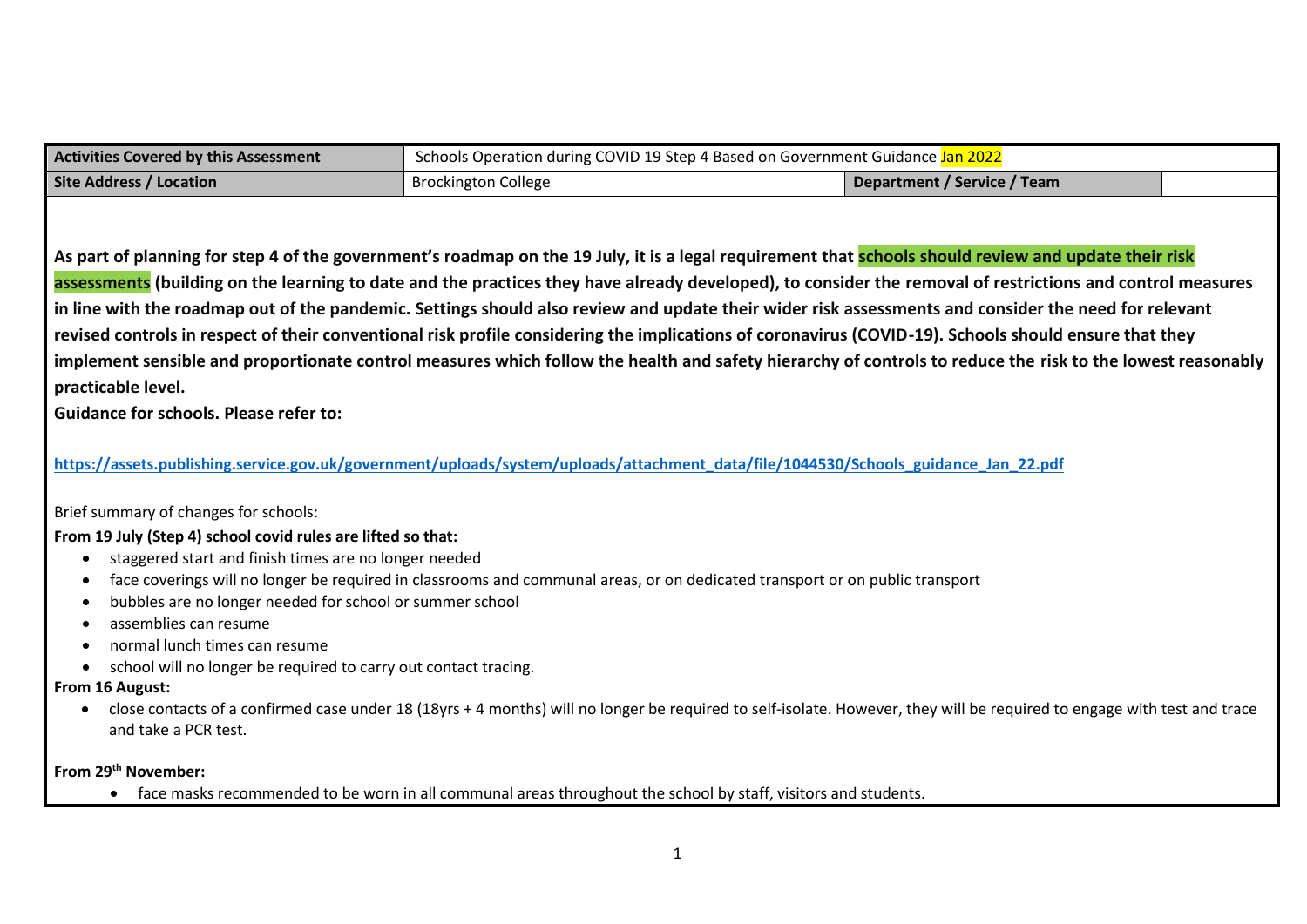#### **From 4th January 2022:**

• face masks recommended to be worn in all communal areas throughout the school by staff, visitors and students and in classrooms by students.

#### **Schools should continue to:**

- exercise good hand hygiene
- exercise good respiratory hygiene, catch it, bin it, kill it principles
- use 'enhanced cleaning' regimes, particularly on frequently touched surfaces (minimum twice a day is suggested)
- maintain good ventilation in occupied parts of the school, balancing ventilation with thermal comfort
- use PPE where appropriate to their setting or activity [\(link\)](https://www.gov.uk/government/publications/safe-working-in-education-childcare-and-childrens-social-care/safe-working-in-education-childcare-and-childrens-social-care-settings-including-the-use-of-personal-protective-equipment-ppe)
- have systems in place to encourage all who have symptoms of covid to self-isolate (including household siblings), engage with test and trace and follow PH advice
- engage with regular testing if attending summer school activities (pupils and staff) and three days prior to the start of the autumn term. (to be reviewed Sept 2021).

#### **Outbreak Management**

From step 4, close contacts will be identified via NHS Test and Trace. You may be contacted in exceptional cases to identify close contacts, as currently happens in managing other infectious diseases. You will continue to have a role in working with health protection teams in the case of a local outbreak. Schools should ask parents and staff to inform them immediately of the results of a test: 'stay at home: guidance for households with possible or confirmed [coronavirus](https://www.gov.uk/government/publications/covid-19-stay-at-home-guidance) [\(COVID-19\)](https://www.gov.uk/government/publications/covid-19-stay-at-home-guidance) infection'

# **PPE**

Face coverings are not classified as PPE (personal protective equipment). PPE is used in a limited number of settings to protect wearers against hazards and risks, such as surgical masks or respirators used in medical and industrial settings. A face covering is a covering of any type which covers your nose and mouth.

The majority of staff in education, childcare and children's social care settings will not require PPE beyond what they would normally need for their work, even if they are not always able to maintain a distance of 1+ metres from others.

Additional PPE for coronavirus (COVID-19) is only required in a very limited number of scenarios, for example, when: • a pupil becomes ill with coronavirus (COVID-19) symptoms, and only then if a 1+ metre distance cannot be maintained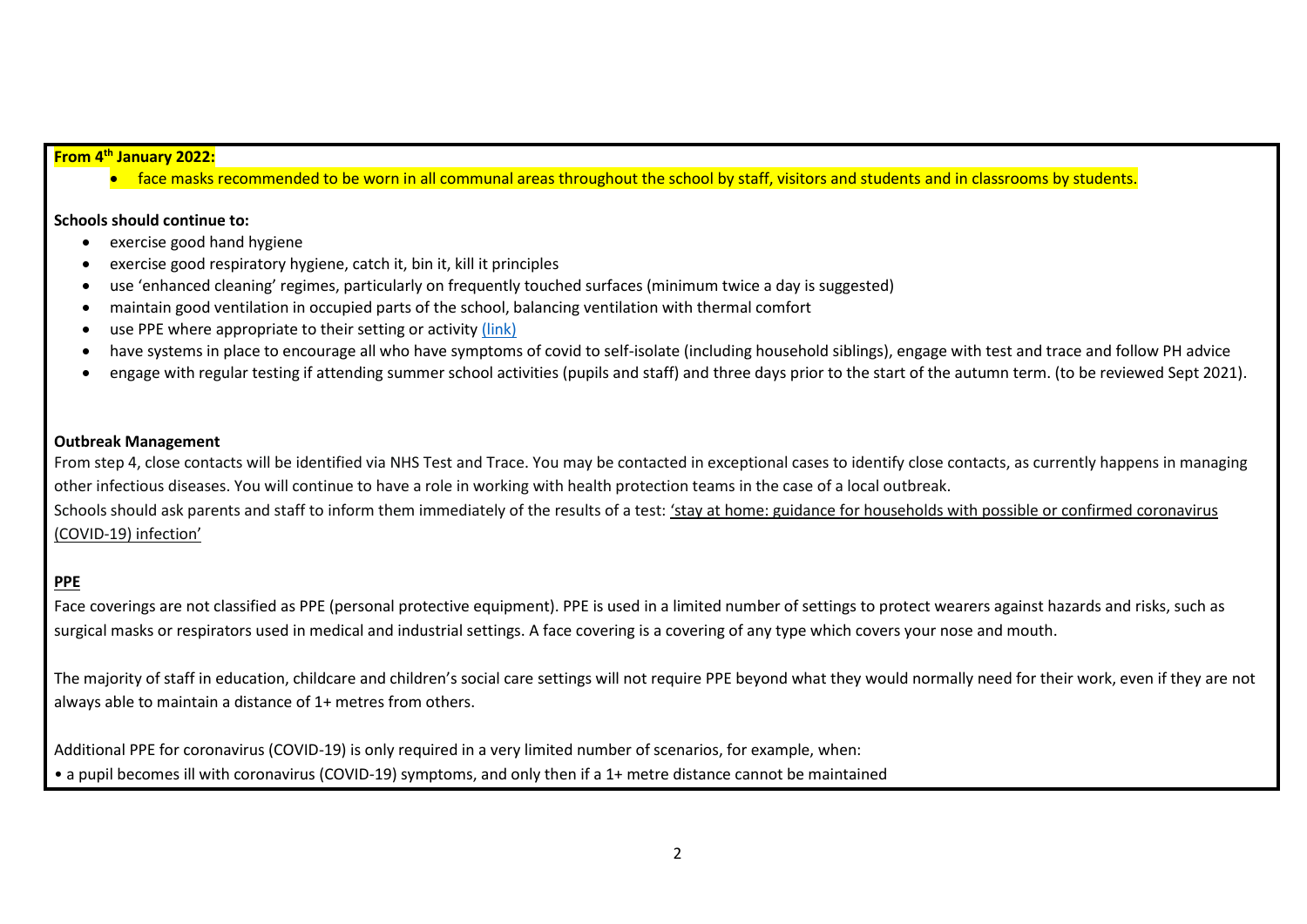• performing aerosol generating procedures (AGPs)

[https://assets.publishing.service.gov.uk/government/uploads/system/uploads/attachment\\_data/file/999722/PPE\\_in\\_education\\_childcare\\_and\\_childrens\\_social\\_care\\_setting](https://assets.publishing.service.gov.uk/government/uploads/system/uploads/attachment_data/file/999722/PPE_in_education_childcare_and_childrens_social_care_settings.pdf) [s.pdf](https://assets.publishing.service.gov.uk/government/uploads/system/uploads/attachment_data/file/999722/PPE_in_education_childcare_and_childrens_social_care_settings.pdf)

When working with children and young people who cough, spit or vomit but do not have coronavirus (COVID-19) symptoms, only any PPE that would be routinely worn, should be worn. The guidance on safe working in education, childcare and children's social care provides more information about preventing and controlling infection. This includes:

- when and how PPE should be used
- what type of PPE to use
- how to source it.

**Safe working in education, childcare and children's social care settings, including the use of personal protective equipment (PPE) guidance:**

[https://assets.publishing.service.gov.uk/government/uploads/system/uploads/attachment\\_data/file/999722/PPE\\_in\\_education\\_childcare\\_and\\_childrens\\_social\\_care\\_setting](https://assets.publishing.service.gov.uk/government/uploads/system/uploads/attachment_data/file/999722/PPE_in_education_childcare_and_childrens_social_care_settings.pdf) [s.pdf](https://assets.publishing.service.gov.uk/government/uploads/system/uploads/attachment_data/file/999722/PPE_in_education_childcare_and_childrens_social_care_settings.pdf)

## **Face Coverings**

## **From 4th January 2022:**

• face masks recommended to be worn in all communal areas throughout the school by staff, visitors and students and in classrooms by students. Initially this is until January 26<sup>th</sup> 2022 when national Plan B rules are set to be eased.

## **Domestic Residential Educational Visits**

Domestic residential educational visits In line with the roadmap, schools can undertake domestic residential education visits, from 17 May. Bubbles are no longer required after 19 July.

International visits can resume after 19 July but are not recommended until the autumn term.

Any domestic and international residential educational visits must be conducted in line with relevant COVID-19 guidance and regulations in place at that time and for the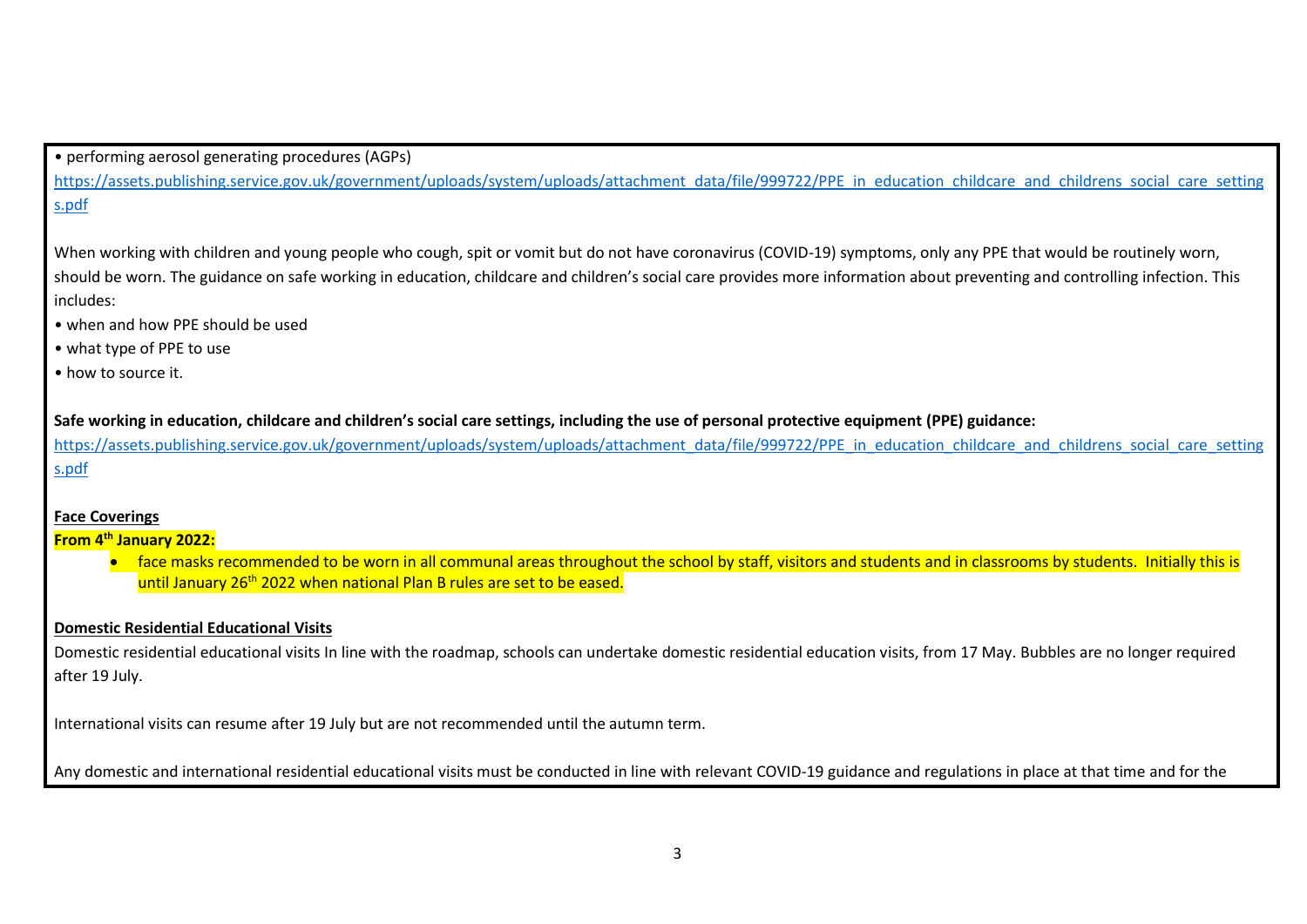country you are visiting. For international trips the foreign and commonwealth office (FCO) should be consulted before any trip is considered.

For international visits school will need to be mindful of the restrictions still in place regarding the red, amber and green list and be mindful that for amber countries there may be requirements for all participants to quarantine or self-isolate upon return.

Schools will also need to be mindful to check their insurance status for short notice cancellation.

For guidance refer to gov.uk o[r https://oeapng.info/](https://oeapng.info/)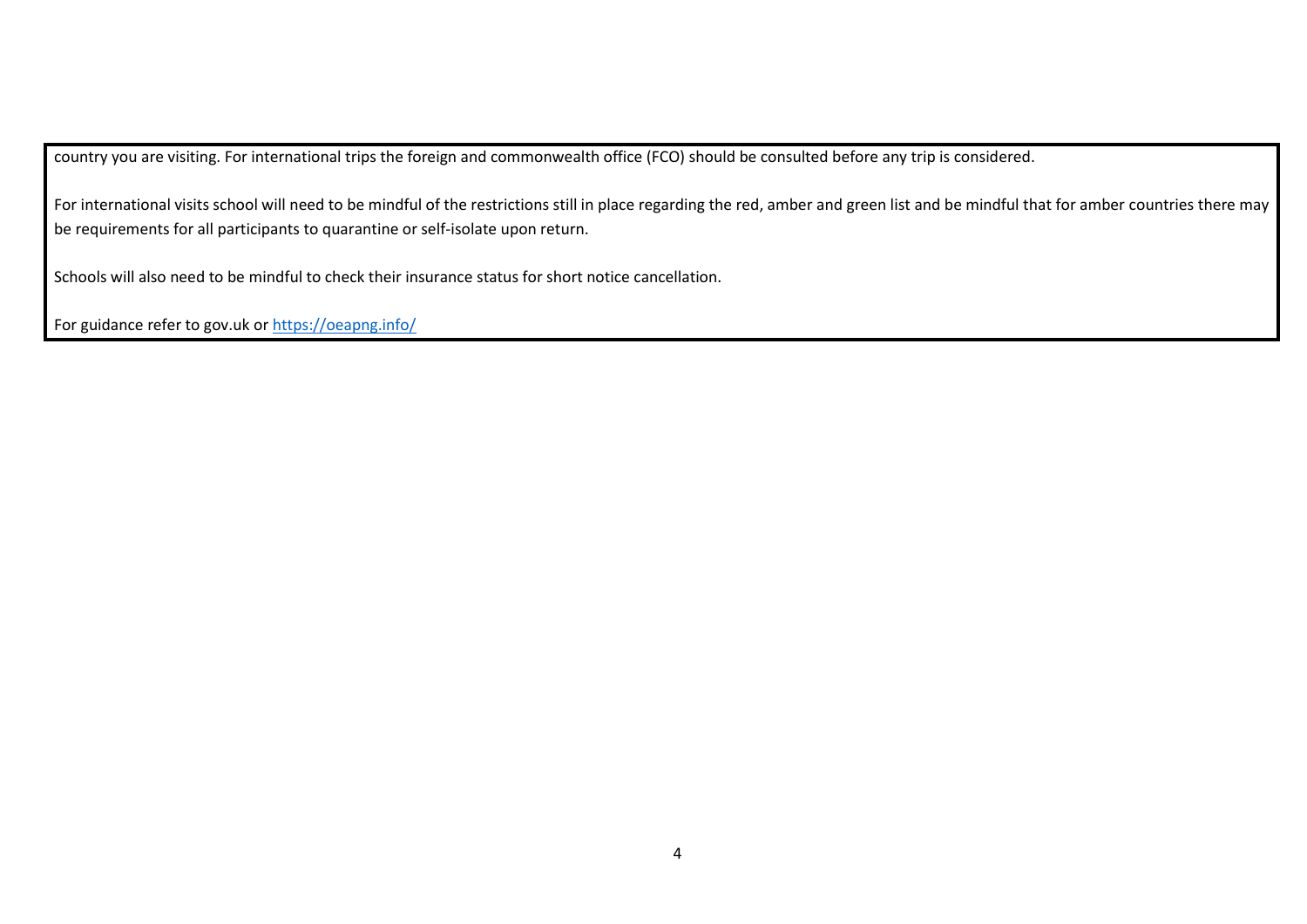| <b>Hazard</b><br>(Something with a                                   | Who might be                                                                                                                     | <b>Existing controls</b>                                                                                                                                                                                                                                                                                                                                                                                                                                                                 |          |            | <b>Initial risk</b><br>rating<br>$(S \times L)$ | <b>Further controls required</b>                                      | <b>Final risk</b><br>rating<br>$(S \times L)$ |            |                    | <b>Action required</b> |                            |      |
|----------------------------------------------------------------------|----------------------------------------------------------------------------------------------------------------------------------|------------------------------------------------------------------------------------------------------------------------------------------------------------------------------------------------------------------------------------------------------------------------------------------------------------------------------------------------------------------------------------------------------------------------------------------------------------------------------------------|----------|------------|-------------------------------------------------|-----------------------------------------------------------------------|-----------------------------------------------|------------|--------------------|------------------------|----------------------------|------|
| potential to cause<br>harm)                                          | harmed & how?                                                                                                                    | (Consider hierarchy of control)                                                                                                                                                                                                                                                                                                                                                                                                                                                          | Severity | Likelihood | <b>Risk Rating</b>                              | (Consider hierarchy of control)                                       | Severity                                      | Likelihood | <b>Risk Rating</b> | Who<br>(Initial)       | Date<br>By:<br>$(-/-/-/-)$ | Done |
| <b>Coming into</b><br>contact with<br>individuals who<br>are unwell  | Staff, students,<br>visitors and<br>contractors.<br>Reduced infection<br>control which<br>may result in<br>spread of<br>COVID19. | Staff, students, visitors and<br>$\bullet$<br>contractors do not come into the<br>school if they have COVID19<br>symptoms or have tested positive<br>in the last 10 days.<br>Anyone developing COVID19<br>symptoms is sent home.<br>Persons who have symptoms will<br>isolate for 10 days or day 7<br>following two negative LFTs taken<br>24 hours apart.<br>Persons with a positive test will<br>remain in isolation for day 7<br>following two negative LFTs taken<br>24 hours apart. |          |            |                                                 | Follow advice from PH<br>$\bullet$<br>concerning return to<br>school. |                                               |            |                    |                        |                            |      |
| A student shows<br>symptoms of<br><b>COVID19 whilst in</b><br>school | Staff, students,<br>visitors and<br>contractors.<br>Reduced infection<br>control which<br>may result in                          | A student awaiting to be collected,<br>is moved, if possible, to a room<br>where they can be isolated behind<br>a closed door (depending on the<br>age and needs of the student) with<br>appropriate adult supervision if<br>required.                                                                                                                                                                                                                                                   |          |            |                                                 |                                                                       |                                               |            |                    |                        |                            |      |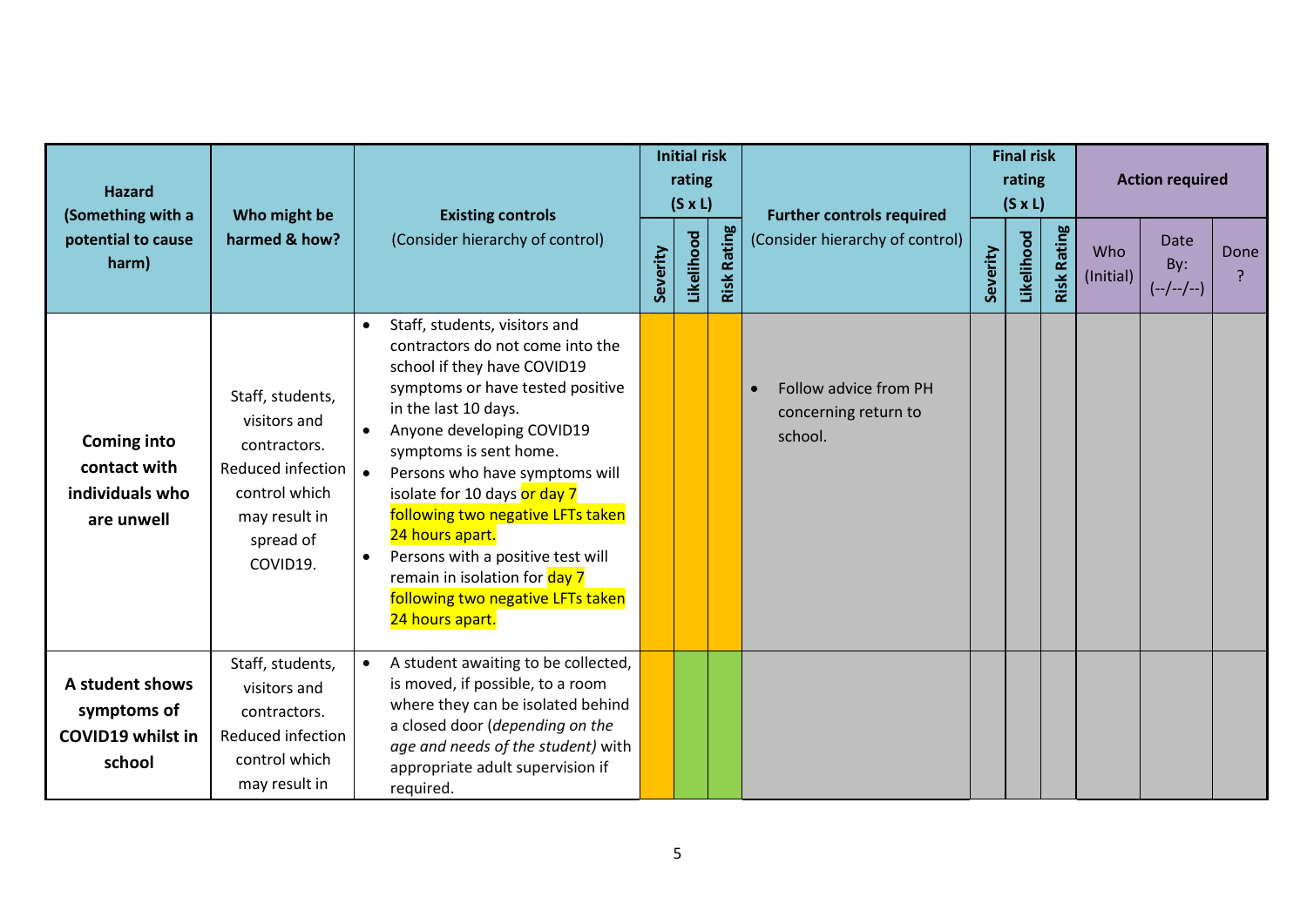|                                            | spread of<br>COVID19.                                                                                                                                 | Windows are opened for<br>$\bullet$<br>ventilation.<br>PPE is worn by staff caring for the<br>$\bullet$<br>student while they await<br>collection if a distance of 1+<br>metres cannot be maintained.                                                                                                                                                                                                                                                                                                                                                |  |
|--------------------------------------------|-------------------------------------------------------------------------------------------------------------------------------------------------------|------------------------------------------------------------------------------------------------------------------------------------------------------------------------------------------------------------------------------------------------------------------------------------------------------------------------------------------------------------------------------------------------------------------------------------------------------------------------------------------------------------------------------------------------------|--|
|                                            |                                                                                                                                                       | The area around the student with<br>$\bullet$<br>symptoms is cleaned and<br>disinfected after they have left.<br>(See cleaning hazard.)<br>Everyone washes their hands<br>$\bullet$<br>thoroughly for 20 seconds with<br>soap and running water or use<br>hand sanitiser after any contact<br>with someone who is unwell.                                                                                                                                                                                                                            |  |
| Use of public<br>transport/school<br>buses | Staff, students,<br>parents/guardian,<br>visitors and<br>contractors.<br>Reduced infection<br>control which<br>may result in<br>spread of<br>COVID19. | Students and staff are encouraged<br>$\bullet$<br>to cycle or walk to work.<br>Communicate information to<br>$\bullet$<br>parents and staff where<br>appropriate.<br>Students clean their hands before<br>boarding transport and again on<br>disembarking.<br>Fresh air (from outside the<br>$\bullet$<br>vehicle) through ventilation, is<br>maximised through opening<br>windows and ceiling vents.<br>Students have been informed not<br>to board home to school transport<br>if they, or a member of their<br>household, has had a positive test |  |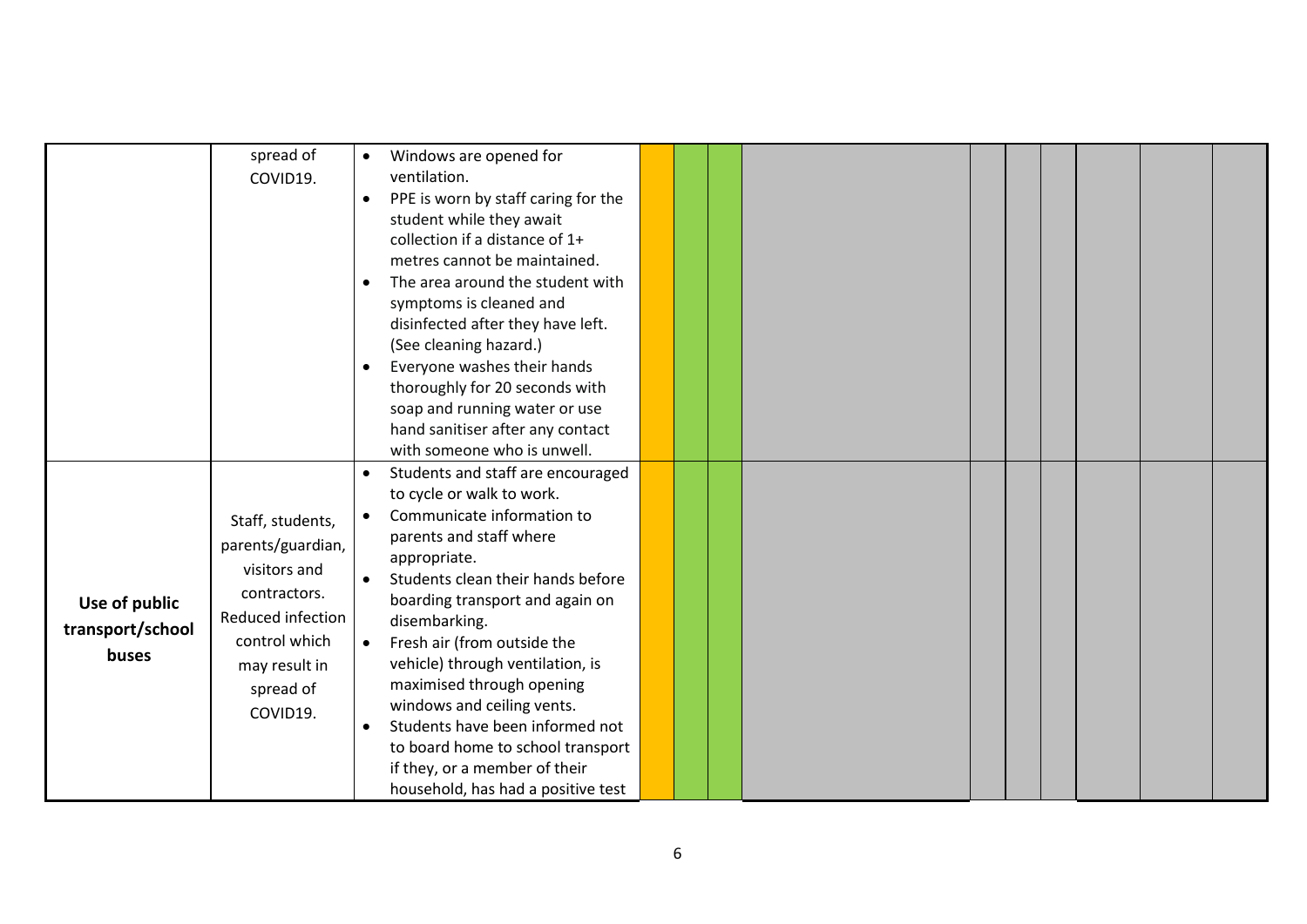|                         |                          |           | result or has symptoms of            |  |  |  |  |  |
|-------------------------|--------------------------|-----------|--------------------------------------|--|--|--|--|--|
|                         |                          |           | coronavirus (COVID19).               |  |  |  |  |  |
|                         |                          | $\bullet$ | Students recommended to wear         |  |  |  |  |  |
|                         |                          |           | masks at all times whilst on public  |  |  |  |  |  |
|                         |                          |           | transport/school buses               |  |  |  |  |  |
|                         | Staff, students,         |           | Visitors to site should be kept to a |  |  |  |  |  |
|                         | parents/guardian,        |           | minimum, appointments preferred      |  |  |  |  |  |
|                         |                          |           | so that visitors are asked if they   |  |  |  |  |  |
|                         | visitors and             |           | have any symptoms of COVID19 or      |  |  |  |  |  |
|                         | contractors.             |           | have had contact with anyone who     |  |  |  |  |  |
| <b>Visitors to site</b> | Reduced infection        |           | has symptoms of COVID19, before      |  |  |  |  |  |
|                         | control which            |           | they arrive on site.                 |  |  |  |  |  |
|                         | may result in            |           | All visitors to wear masks whilst on |  |  |  |  |  |
|                         | spread of                |           | school site unless exempt.           |  |  |  |  |  |
|                         | COVID19.                 | $\bullet$ | Visitors are advised to take an LFT  |  |  |  |  |  |
|                         |                          |           | prior to attend the school site      |  |  |  |  |  |
|                         |                          |           | <b>Staff briefings moved online</b>  |  |  |  |  |  |
|                         |                          |           | <b>Assemblies moved online</b>       |  |  |  |  |  |
|                         |                          |           | Smaller staff meetings to be held    |  |  |  |  |  |
|                         |                          |           | in large rooms or on line            |  |  |  |  |  |
|                         |                          | $\bullet$ | Students and staff reminded of       |  |  |  |  |  |
|                         | <b>Students or staff</b> |           | good hygiene routines                |  |  |  |  |  |
| General                 | working in the           |           | Regular hand sanitising in lessons   |  |  |  |  |  |
| transmission of         | school or visitors       |           | to continue                          |  |  |  |  |  |
| <i>infection</i>        |                          | $\bullet$ | Face masks to be worn by students    |  |  |  |  |  |
|                         | to the school            |           | in lessons and on corridors          |  |  |  |  |  |
|                         |                          | $\bullet$ | Staff to wear face masks in          |  |  |  |  |  |
|                         |                          |           | corridors as per government          |  |  |  |  |  |
|                         |                          |           | advice to schools                    |  |  |  |  |  |
|                         |                          | $\bullet$ | All consenting students tested on    |  |  |  |  |  |
|                         |                          |           | return to school in Jan              |  |  |  |  |  |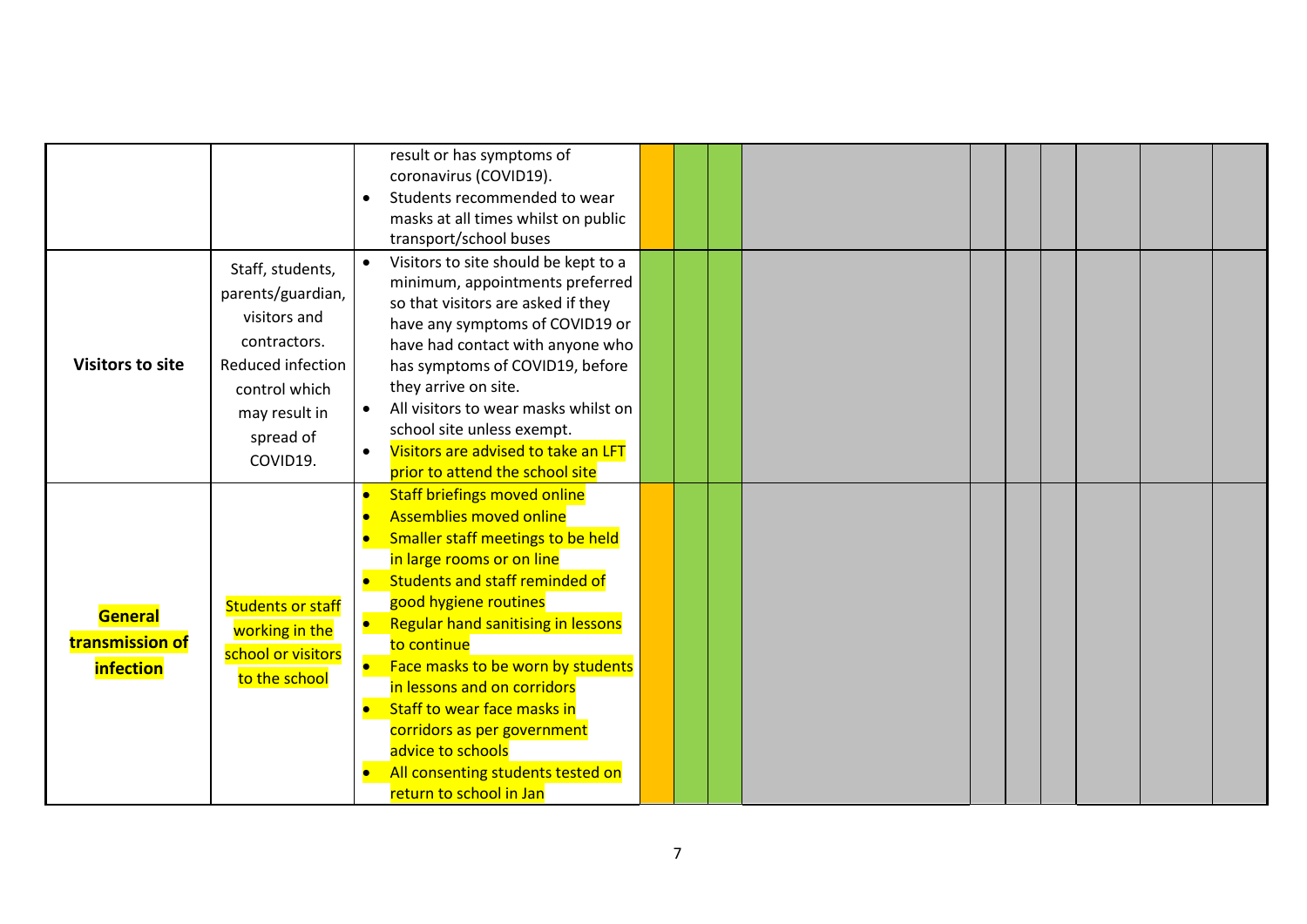| <b>Carrying out first</b> | First aider         | $\bullet$ | A first aider should not be                                  |  |  |  |  |  |
|---------------------------|---------------------|-----------|--------------------------------------------------------------|--|--|--|--|--|
| aid                       | person being        |           | administering first aid treatment a                          |  |  |  |  |  |
|                           | treated by the      |           | person who has the symptoms of                               |  |  |  |  |  |
|                           | first aider.        |           | COVID19 unless life threatening                              |  |  |  |  |  |
|                           | (Carrying out first |           | condition and using St John's                                |  |  |  |  |  |
|                           | aid may require     |           | ambulance guidance (link at end                              |  |  |  |  |  |
|                           | the 1+mtr social    |           | of document). Isolation care can<br>be given.                |  |  |  |  |  |
|                           | distancing rule to  |           | If a child presents symptoms of                              |  |  |  |  |  |
|                           | be broken.)         |           | COVID-19 they will be isolated                               |  |  |  |  |  |
|                           |                     |           | 1+m away from people and                                     |  |  |  |  |  |
|                           |                     |           | parents called to collect them.                              |  |  |  |  |  |
|                           | This activity       |           | Persons who have symptoms will                               |  |  |  |  |  |
|                           | requires the        |           | isolate for 10 days or until day 7                           |  |  |  |  |  |
|                           | 1+mtr social        |           | following two negative LFTs taken                            |  |  |  |  |  |
|                           | distancing rule to  |           | 24 hours apart.                                              |  |  |  |  |  |
|                           | be broken. This     | $\bullet$ | The first aider will wash their                              |  |  |  |  |  |
|                           | could lead to       |           | hands for at least 20 seconds with                           |  |  |  |  |  |
|                           | either person       |           | soap and water before donning                                |  |  |  |  |  |
|                           | involved in         |           | gloves.                                                      |  |  |  |  |  |
|                           | becoming            |           | Nitrile Gloves conforming<br>BSEN455 will be worn to deliver |  |  |  |  |  |
|                           | infected with       |           | first aid.                                                   |  |  |  |  |  |
|                           | COVID-19 through    |           | Latex gloves will be avoided to                              |  |  |  |  |  |
|                           | close contact with  |           | remove the risk of allergic                                  |  |  |  |  |  |
|                           | an asymptomatic     |           | reaction.                                                    |  |  |  |  |  |
|                           | carrier,            | $\bullet$ | The first aider will cover any cuts                          |  |  |  |  |  |
|                           | transmitting the    |           | on their hands with waterproof                               |  |  |  |  |  |
|                           | virus through       |           | plasters.                                                    |  |  |  |  |  |
|                           | bodily fluids or    |           | The first aider will avoid putting                           |  |  |  |  |  |
|                           |                     |           | their fingers in their mouth and                             |  |  |  |  |  |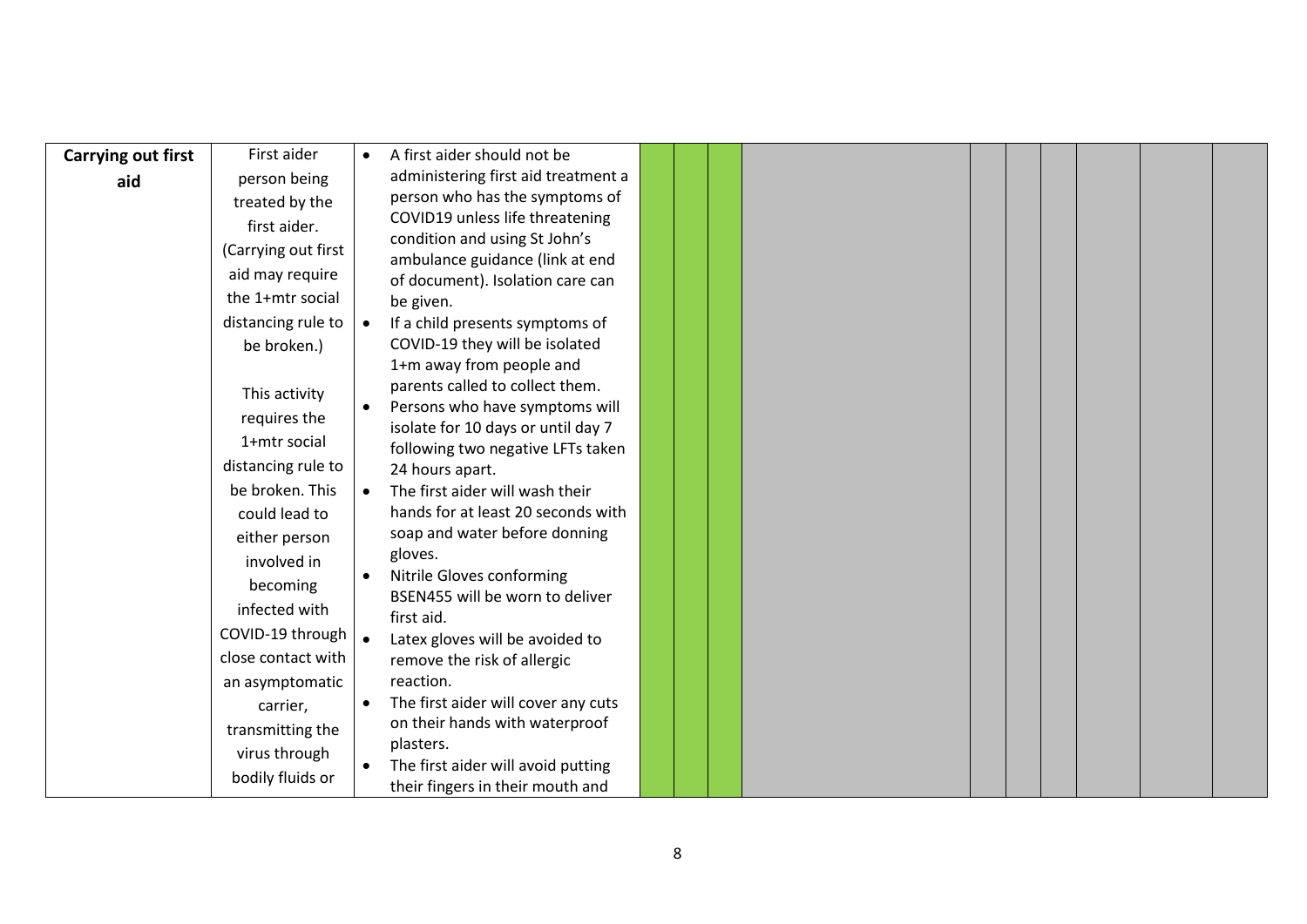| respiratory       | touching their face.                  |  |  |  |  |  |
|-------------------|---------------------------------------|--|--|--|--|--|
| droplets entering | The first aider will avoid touching   |  |  |  |  |  |
| the persons eyes, | any part of a dressing that will      |  |  |  |  |  |
| nose or mouth.    | come in contact with a wound.         |  |  |  |  |  |
|                   | The first aider will wear goggles (if |  |  |  |  |  |
|                   | the person requiring first aid is     |  |  |  |  |  |
| The first aider   | showing signs of COVID19)             |  |  |  |  |  |
| may have an       | conforming BSEN 166.1b.3 to           |  |  |  |  |  |
| allergic reaction | prevent bodily fluids being           |  |  |  |  |  |
| to latex gloves.  | splashed into the eyes.               |  |  |  |  |  |
|                   | A fluid-resistant surgical face mask  |  |  |  |  |  |
|                   | will be worn by the first aider, if   |  |  |  |  |  |
|                   | the person is presenting with         |  |  |  |  |  |
|                   | COVID19 symptoms. The surgical        |  |  |  |  |  |
|                   | masks used conform to BS EN           |  |  |  |  |  |
|                   | 14683:2019 Type IIR.                  |  |  |  |  |  |
|                   | After each first aid treatment is     |  |  |  |  |  |
|                   | given all equipment and surfaces,     |  |  |  |  |  |
|                   | including goggles and visor used      |  |  |  |  |  |
|                   | will be cleaned down using a          |  |  |  |  |  |
|                   | detergent solution. This is           |  |  |  |  |  |
|                   | followed by disinfection using a      |  |  |  |  |  |
|                   | solution that contains 1000 parts     |  |  |  |  |  |
|                   | per million (1000 ppm av.cl.). The    |  |  |  |  |  |
|                   | goggles and visor are rinsed with     |  |  |  |  |  |
|                   | clean water after being               |  |  |  |  |  |
|                   | disinfected to remove any             |  |  |  |  |  |
|                   | chemical residue.                     |  |  |  |  |  |
|                   | After using the face masks, aprons    |  |  |  |  |  |
|                   | and gloves they will be correctly     |  |  |  |  |  |
|                   | doffed and placed straight into a     |  |  |  |  |  |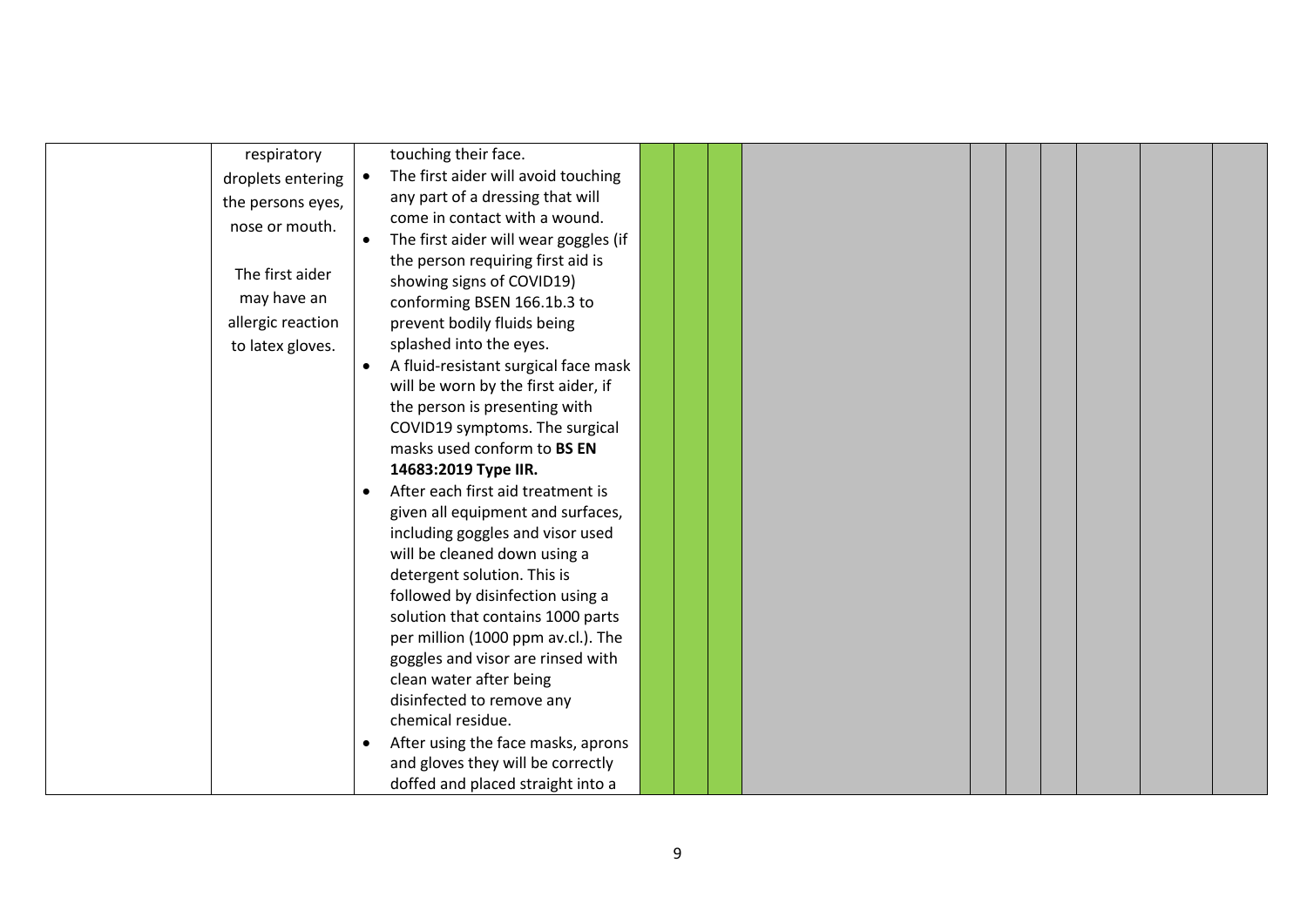|                        | bag and the bags tied.                 |  |  |  |  |
|------------------------|----------------------------------------|--|--|--|--|
| $\bullet$              | NHS hand washing posters have          |  |  |  |  |
|                        | been installed above sinks to give     |  |  |  |  |
|                        | information on good hand               |  |  |  |  |
| washing techniques.    |                                        |  |  |  |  |
| $\bullet$              | Face masks and gloves will only be     |  |  |  |  |
|                        | used for 1 treatment of first aid      |  |  |  |  |
|                        | they will not be used to treat a       |  |  |  |  |
|                        | second person requiring first aid.     |  |  |  |  |
| $\bullet$              | First aiders have been given           |  |  |  |  |
|                        | information on how to correctly        |  |  |  |  |
|                        | don and doff their PPE.                |  |  |  |  |
| $\bullet$              | No food will be stored or eaten in     |  |  |  |  |
| the first aid room.    |                                        |  |  |  |  |
| $\bullet$              | After first aid treatment is given     |  |  |  |  |
|                        | and cleaning has been completed        |  |  |  |  |
|                        | the first aider will wash their        |  |  |  |  |
|                        | hands with soap and water for at       |  |  |  |  |
|                        | least 20 seconds before                |  |  |  |  |
|                        | commencing any further work.           |  |  |  |  |
| $\bullet$              | There is a dedicated room for first    |  |  |  |  |
|                        | aid that will be used solely for first |  |  |  |  |
|                        | aid treatment to help prevent          |  |  |  |  |
|                        | bodily fluids contaminating other      |  |  |  |  |
| parts of the building. |                                        |  |  |  |  |
|                        | The first aid room is well             |  |  |  |  |
|                        | ventilated at all times.               |  |  |  |  |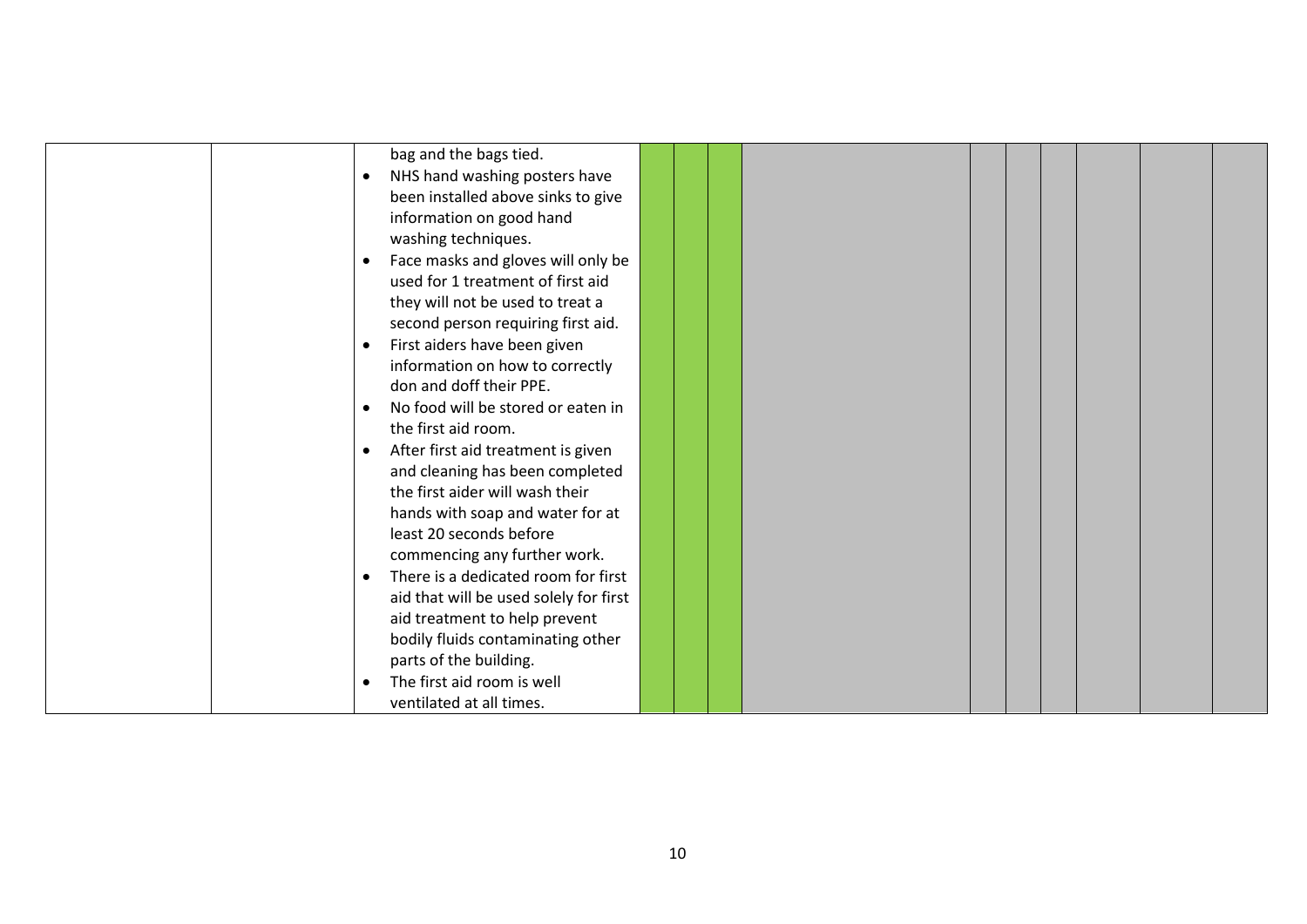| Intimate care | Staff, students | The staff member providing the<br>$\bullet$      |
|---------------|-----------------|--------------------------------------------------|
|               |                 | intimate care will wash hands                    |
|               |                 | thoroughly before and after                      |
|               |                 | providing intimate care, using                   |
|               |                 | soap and water for at least 20                   |
|               |                 | seconds. Use alcohol-based hand                  |
|               |                 | sanitiser if soap and water is not               |
|               |                 | available.                                       |
|               |                 | NHS hand washing posters have<br>$\bullet$       |
|               |                 | been installed above sinks to give               |
|               |                 | information on good hand                         |
|               |                 | washing techniques.                              |
|               |                 | Children, young people and<br>$\bullet$          |
|               |                 | students whose care routinely                    |
|               |                 | already involves the use of PPE                  |
|               |                 | due to their intimate care needs                 |
|               |                 | will continue to receive their care              |
|               |                 | in the same way, using the same                  |
|               |                 | PPE as they have always done for                 |
|               |                 | this task. This PPE may include:                 |
|               |                 | gloves<br>$\overline{\phantom{0}}$               |
|               |                 | goggles                                          |
|               |                 | apron                                            |
|               |                 | mask                                             |
|               |                 | visor.                                           |
|               |                 |                                                  |
|               |                 | If contact with the unwell child or<br>$\bullet$ |
|               |                 | young person is necessary, then                  |
|               |                 | nitrile disposable gloves, a                     |
|               |                 | disposable apron and a fluid-                    |
|               |                 | resistant surgical face mask should              |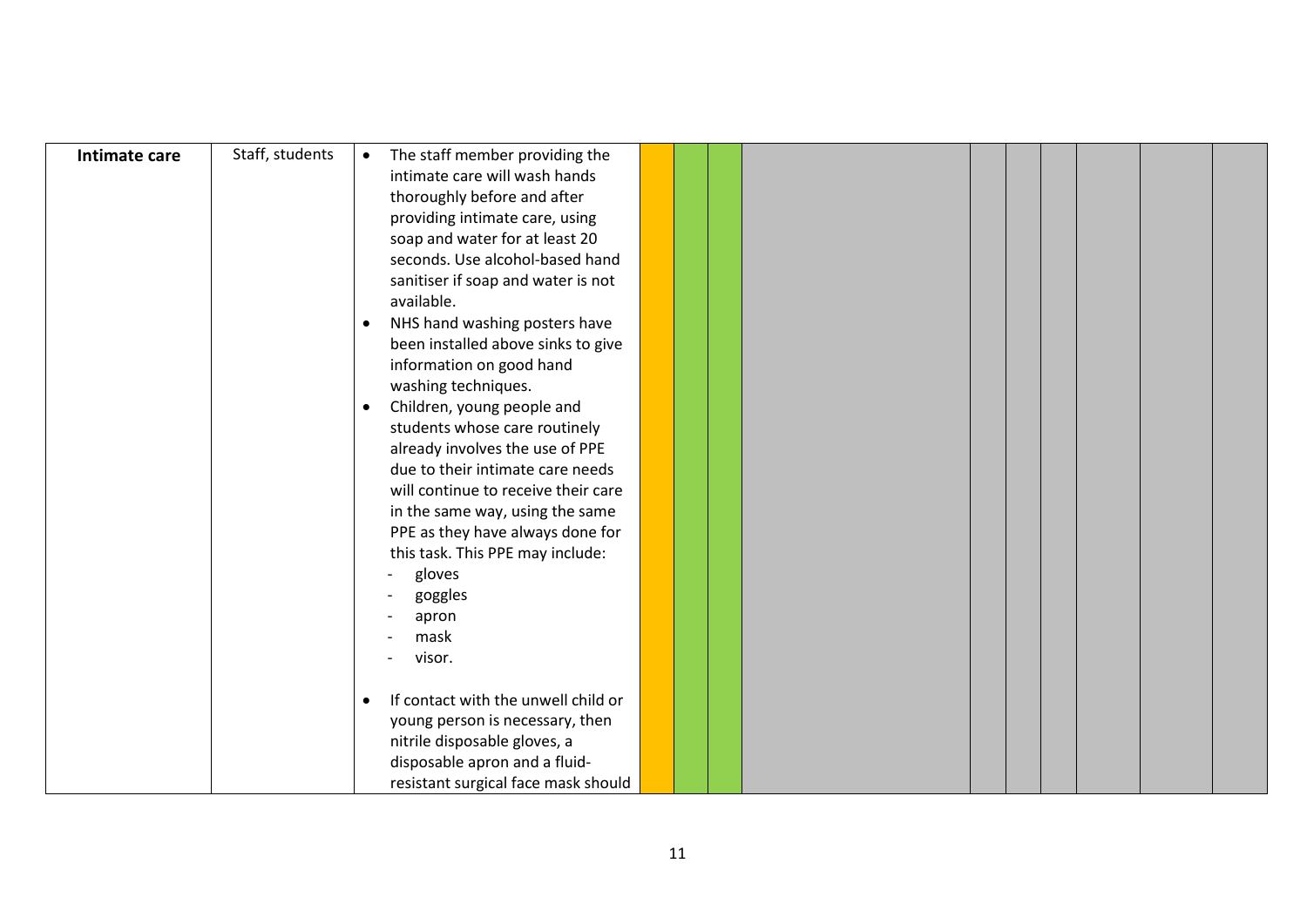|                                 |                                                                              | be worn by the supervising adult.<br>If a there is a risk of splashing to<br>the eyes, for example from<br>coughing, spitting, or vomiting,<br>then eye protection should also be<br>worn.<br>The room is well ventilated at all<br>times.                                                                                                                                                                                                                                                                                                                                                                                                                                                                                                                                                              |  |                                                                                                                                                       |  |  |  |
|---------------------------------|------------------------------------------------------------------------------|---------------------------------------------------------------------------------------------------------------------------------------------------------------------------------------------------------------------------------------------------------------------------------------------------------------------------------------------------------------------------------------------------------------------------------------------------------------------------------------------------------------------------------------------------------------------------------------------------------------------------------------------------------------------------------------------------------------------------------------------------------------------------------------------------------|--|-------------------------------------------------------------------------------------------------------------------------------------------------------|--|--|--|
| <b>Insufficient</b><br>cleaning | Reduced infection<br>control which<br>may result in<br>spread of<br>COVID19. | A detailed cleaning schedule will<br>be implemented throughout the<br>site, ensuring that contact points,<br>e.g. worksurfaces, door handles,<br>taps etc. are all thoroughly<br>cleaned and disinfected regularly.<br>A record of each cleaning /<br>$\bullet$<br>disinfecting activity is recorded to<br>include what has been cleaned, by<br>who, when and how.<br>Hard surfaces are cleaned with<br>soap and water/standard<br>detergent prior to disinfecting.<br>Hard surfaces to be cleaned with<br>$\bullet$<br>soap and water prior to<br>disinfecting.<br>Disinfecting should be performed<br>$\bullet$<br>using either a combined detergent<br>disinfectant solution at a dilution<br>of 1000 parts per million (ppm)<br>available chlorine (av.cl.) or a<br>household detergent followed by |  | <b>Consider increasing</b><br>hours of cleaning<br>staff/increasing the<br>number of cleaning<br>staff assist in<br>enhancing the<br>cleaning regime. |  |  |  |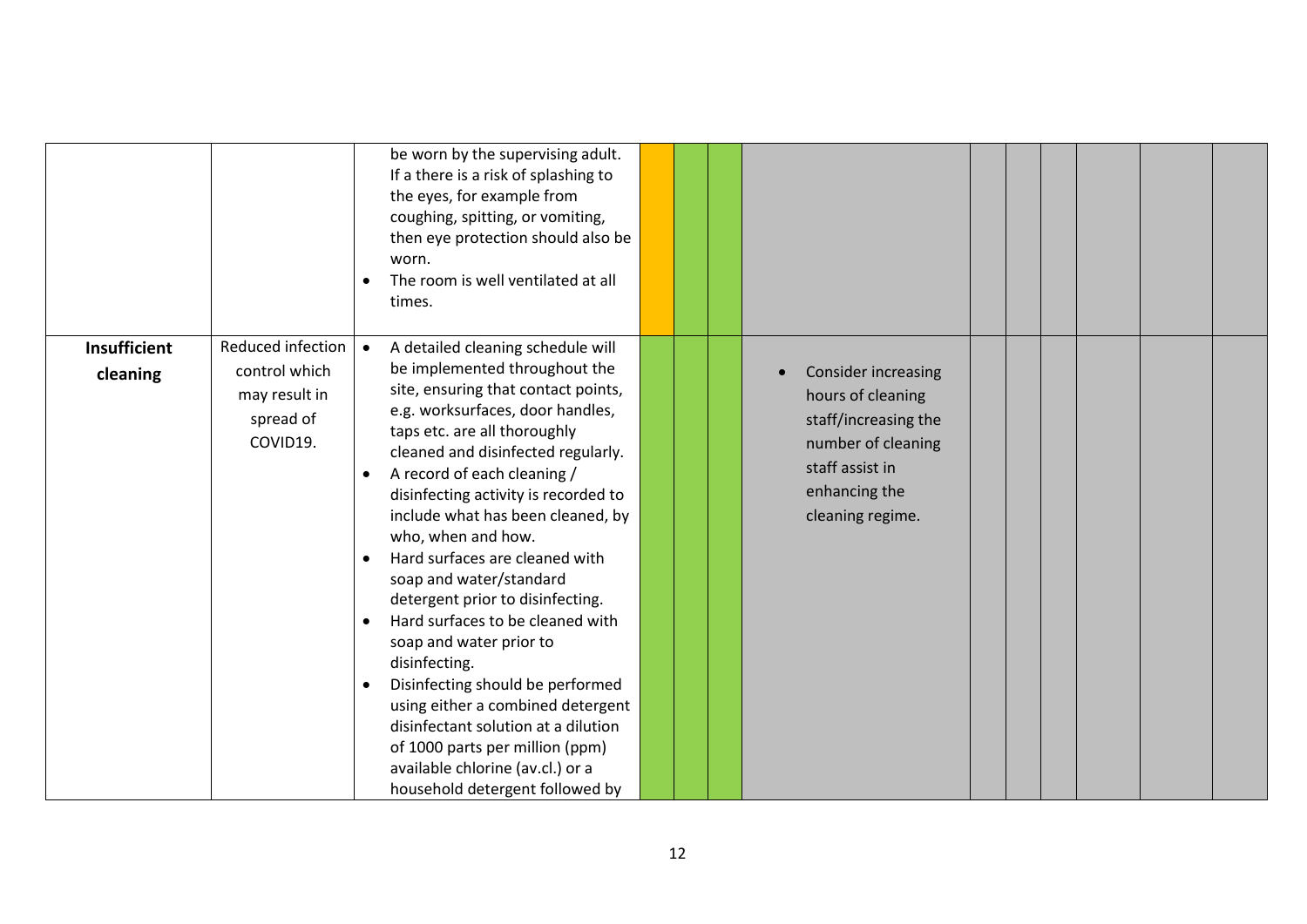| a disinfectant solution at a dilution          |  |  |  |  |  |
|------------------------------------------------|--|--|--|--|--|
| of 1000 parts per million (ppm)                |  |  |  |  |  |
| available chlorine (av.cl.) the                |  |  |  |  |  |
| googles and visor will be rinsed               |  |  |  |  |  |
| with clean water after being                   |  |  |  |  |  |
| disinfected.                                   |  |  |  |  |  |
| Extra attention is to be given to<br>$\bullet$ |  |  |  |  |  |
| frequently touched areas and                   |  |  |  |  |  |
| surfaces, e.g. doors, toilets, door            |  |  |  |  |  |
| handles, phones, light switches                |  |  |  |  |  |
| and door fobs, etc. at least twice a           |  |  |  |  |  |
| day with one of those times being              |  |  |  |  |  |
| either at the start or end of the              |  |  |  |  |  |
| day. Refer to the school's cleaning            |  |  |  |  |  |
| risk management matrix for                     |  |  |  |  |  |
| further details.                               |  |  |  |  |  |
| NOTE: The school's cleaning risk               |  |  |  |  |  |
| management matrix should align                 |  |  |  |  |  |
| with the schools cleaning plan and             |  |  |  |  |  |
| cleaning record.                               |  |  |  |  |  |
| Hand towels and hand wash are to               |  |  |  |  |  |
| be checked and replaced as                     |  |  |  |  |  |
| needed by the premises officer                 |  |  |  |  |  |
| and cleaning staff.                            |  |  |  |  |  |
| Enhance the cleaning regimes for<br>$\bullet$  |  |  |  |  |  |
| toilet facilities, particularly door           |  |  |  |  |  |
| handles, locks and the toilet flush,           |  |  |  |  |  |
| etc.                                           |  |  |  |  |  |
| Only cleaning products supplied<br>$\bullet$   |  |  |  |  |  |
| by the school are to be used. Staff            |  |  |  |  |  |
| are told not to bring cleaning                 |  |  |  |  |  |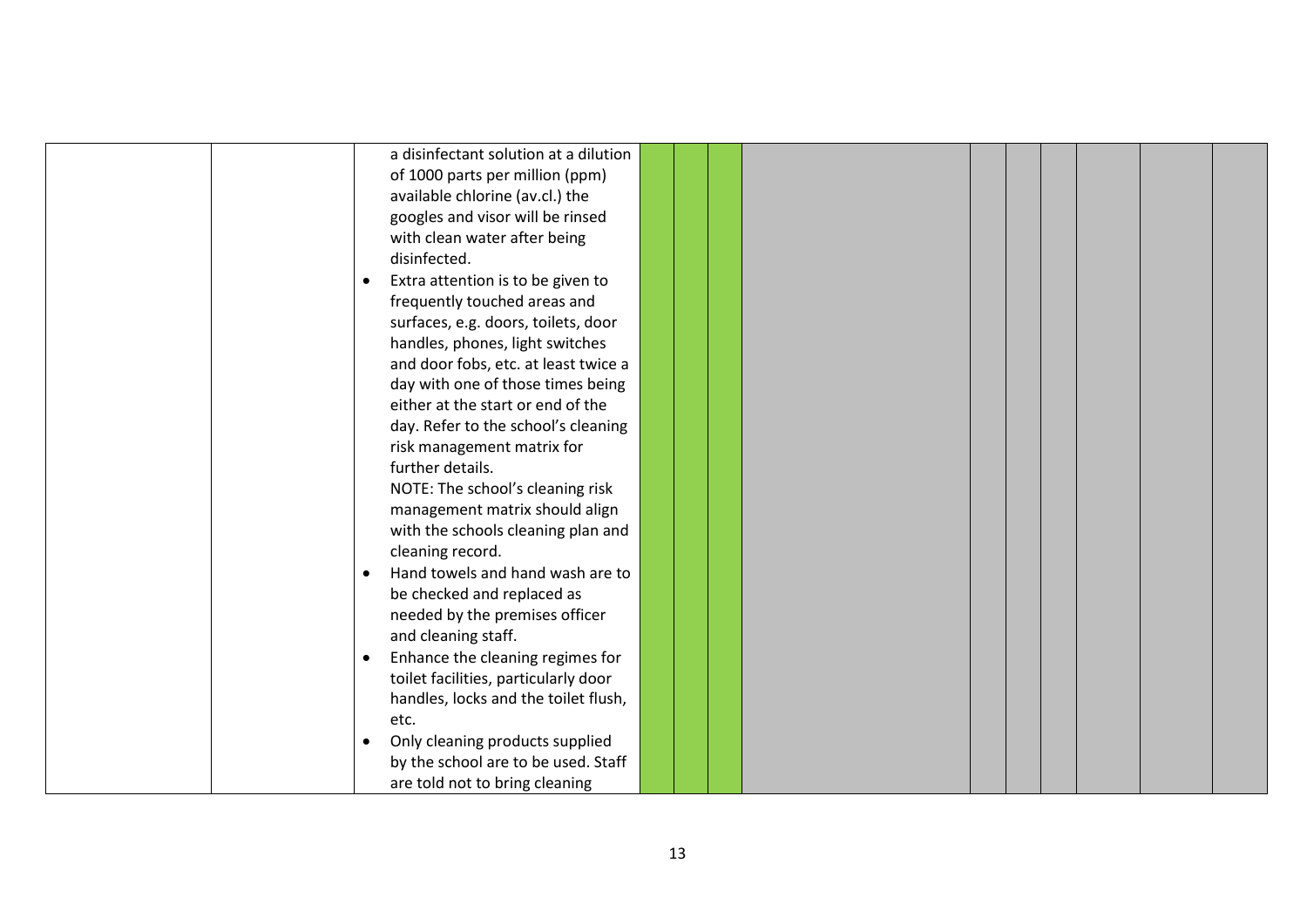|                                                                                               |                                                                                                                                           | products from home.<br>Please refer to the school's COSHH<br>$\bullet$<br>risk assessments for further<br>control measures in relation to<br>cleaning chemicals used.<br>PPE required for cleaning will be<br>$\bullet$<br>noted in the outcome of the<br><b>COSHH risk assessments</b><br>conducted for cleaning chemicals<br>used.<br>Bin liners are used in all bins and<br>$\bullet$<br>bins are emptied into the external<br>waste bin/skip regularly.<br>Random monitoring spot checks<br>$\bullet$<br>are made by the SLT to confirm<br>cleaning activities are being<br>completed. This will be formally<br>documented on the cleaning<br>record. |  |                                                                                                                                                                               |  |  |  |
|-----------------------------------------------------------------------------------------------|-------------------------------------------------------------------------------------------------------------------------------------------|-----------------------------------------------------------------------------------------------------------------------------------------------------------------------------------------------------------------------------------------------------------------------------------------------------------------------------------------------------------------------------------------------------------------------------------------------------------------------------------------------------------------------------------------------------------------------------------------------------------------------------------------------------------|--|-------------------------------------------------------------------------------------------------------------------------------------------------------------------------------|--|--|--|
| Poor ventilation /<br>lack of ventilation<br><b>Thermal</b><br>discomfort in<br>colder months | Staff, students,<br>visitors,<br>contractors.<br>Reduced infection<br>control which<br>may result in<br>spread of<br>COVID19.<br>COVID-19 | Mechanical ventilation in the<br>$\bullet$<br>following rooms will remain<br>switched off as it moves air<br>between rooms: - All rooms<br>except those listed below<br>Mechanical systems have been<br>$\bullet$<br>adjusted to provide full fresh air in<br>rooms: - New build all classrooms,<br>Rm 022, 024, 015, 016, 017 only.<br>Natural ventilation is provided by                                                                                                                                                                                                                                                                                |  | Consider using CO2 monitors<br>to check air quality in poorly<br>ventilated rooms. When the<br>monitor indicates open<br>windows and doors till<br>monitor returns to normal. |  |  |  |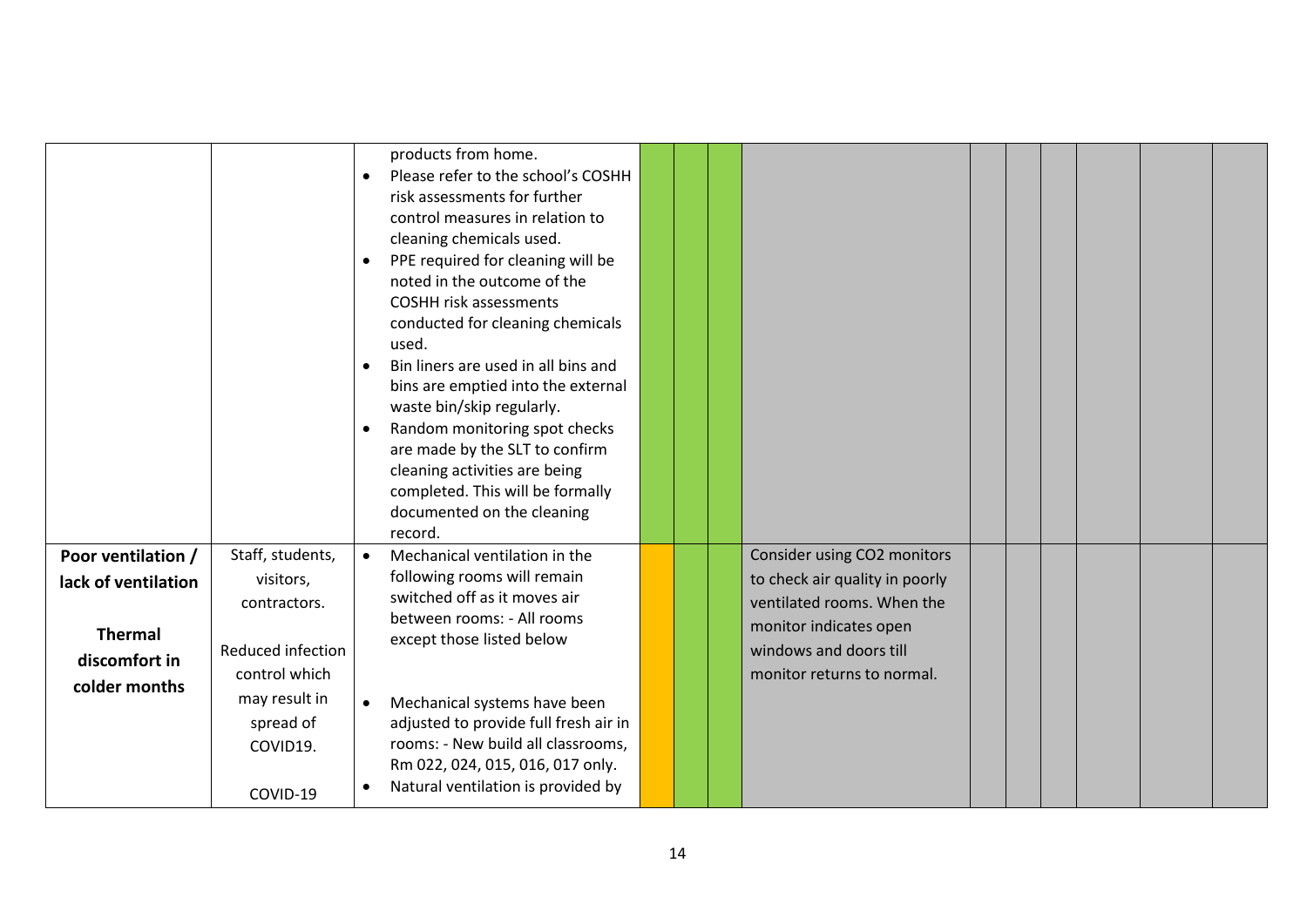|                            | transmitting<br>through                                        |           | opening windows. In cooler<br>weather windows will be opened                                                                                                                                                                                           |  |  |  |  |  |  |  |
|----------------------------|----------------------------------------------------------------|-----------|--------------------------------------------------------------------------------------------------------------------------------------------------------------------------------------------------------------------------------------------------------|--|--|--|--|--|--|--|
|                            | mechanical<br>ventilation ducts<br>that link between<br>rooms. |           | just enough to provide constant<br>background ventilation.<br>Advice to inform the control<br>measures for mechanical<br>ventilation systems has been<br>sought from the<br>school's/academy's HVAC<br>engineer.<br>Natural ventilation is provided by |  |  |  |  |  |  |  |
|                            |                                                                | $\bullet$ | opening external doors where this<br>would not create a safeguarding<br>and/or fire risk.<br>Furniture has been re-arranged<br>where possible to avoid direct<br>drafts. This may prove to be<br>difficult where class sizes are<br>large.             |  |  |  |  |  |  |  |
|                            |                                                                |           | Heating will be used and adjusted<br>as necessary in occupied spaces to<br>help to ensure thermal comfort<br>levels are maintained.                                                                                                                    |  |  |  |  |  |  |  |
| <b>Breakfast and after</b> | Staff, students,                                               | $\bullet$ | Individual COVID19 risk                                                                                                                                                                                                                                |  |  |  |  |  |  |  |
| school clubs               | parents/guardian,                                              |           | assessments should be available                                                                                                                                                                                                                        |  |  |  |  |  |  |  |
|                            | visitors and                                                   |           | for activities taking place out of                                                                                                                                                                                                                     |  |  |  |  |  |  |  |
|                            | contractors.                                                   |           | school hours. This should contain                                                                                                                                                                                                                      |  |  |  |  |  |  |  |
|                            |                                                                |           | controls to reduce the spread of                                                                                                                                                                                                                       |  |  |  |  |  |  |  |
|                            | Reduced infection                                              |           | COVID19 and be consistent with                                                                                                                                                                                                                         |  |  |  |  |  |  |  |
|                            | control which                                                  |           | step 4 guidance for the activity                                                                                                                                                                                                                       |  |  |  |  |  |  |  |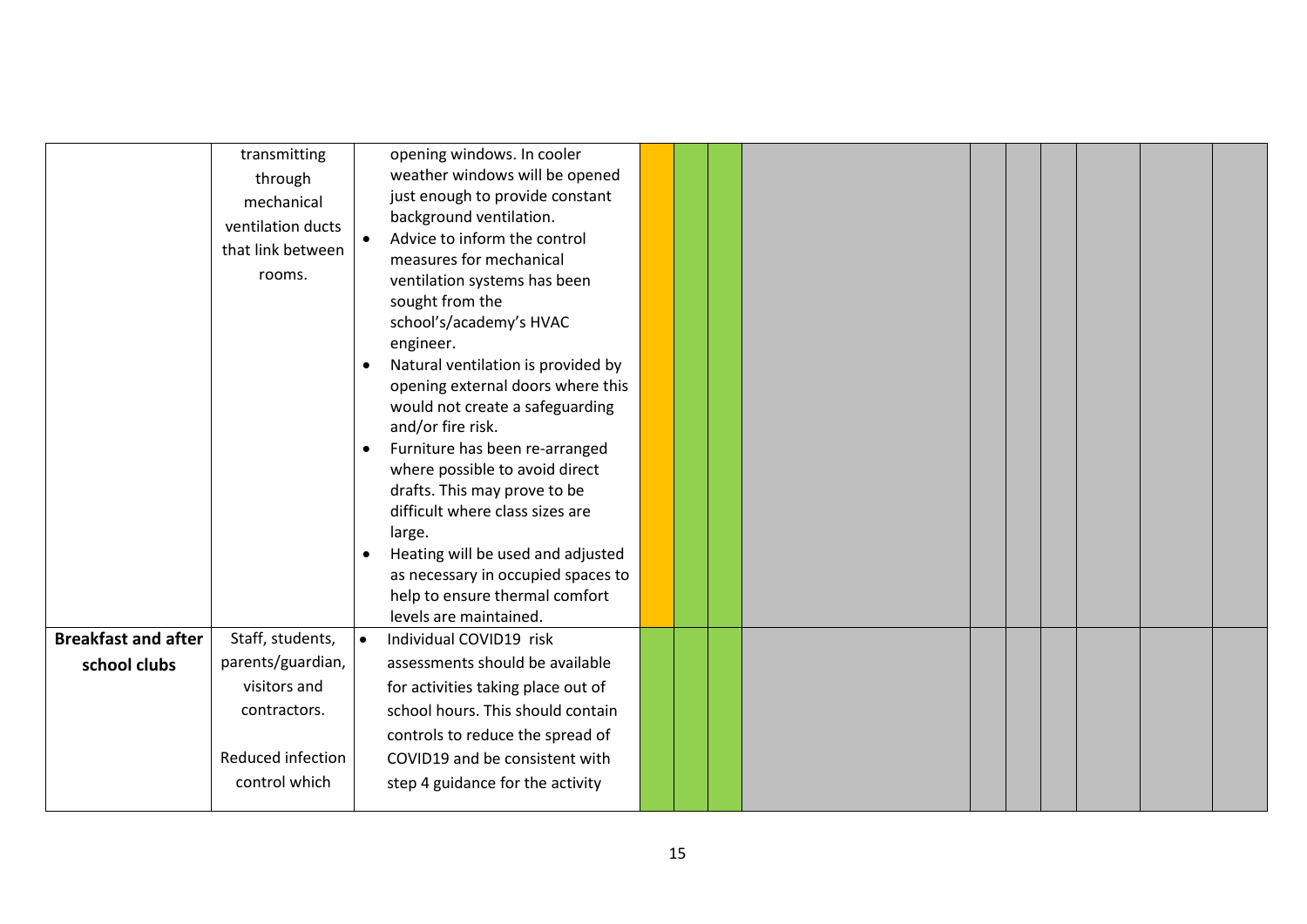|                             | may result in                                                                |                   | being undertaken e.g. music clubs,                                                                                                                                                                                                                |  |  |  |  |  |
|-----------------------------|------------------------------------------------------------------------------|-------------------|---------------------------------------------------------------------------------------------------------------------------------------------------------------------------------------------------------------------------------------------------|--|--|--|--|--|
|                             | spread of                                                                    | grassroots sport. |                                                                                                                                                                                                                                                   |  |  |  |  |  |
|                             | COVID19.                                                                     |                   |                                                                                                                                                                                                                                                   |  |  |  |  |  |
|                             | Staff, students,                                                             |                   | A COVID19 risk assessment will be                                                                                                                                                                                                                 |  |  |  |  |  |
| <b>Residential visits /</b> | parents/guardian/                                                            |                   | created for each off-site visit.                                                                                                                                                                                                                  |  |  |  |  |  |
| off-site visits             | public/volunteers.                                                           |                   | Any educational visits will be<br>conducted in line with relevant                                                                                                                                                                                 |  |  |  |  |  |
|                             | Reduced infection<br>control which<br>may result in<br>spread of<br>COVID19. |                   | COVID19 guidance and regulations<br>in place at that time both<br>domestically and internationally.<br>OEAP and government guidance<br>will be followed during the visits<br>and will be used to help develop<br>risk assessments for the visits. |  |  |  |  |  |
| Poor hand hygiene           | Reduced infection                                                            | $\bullet$         | Students and staff to wash their                                                                                                                                                                                                                  |  |  |  |  |  |
|                             | control which                                                                |                   | hands with soap and water for at                                                                                                                                                                                                                  |  |  |  |  |  |
|                             | may result in                                                                |                   | least 20 seconds on arrival at<br>school, before eating and after                                                                                                                                                                                 |  |  |  |  |  |
|                             | spread of                                                                    |                   | breaks.                                                                                                                                                                                                                                           |  |  |  |  |  |
|                             | COVID19.                                                                     |                   | Students are required to sanitise                                                                                                                                                                                                                 |  |  |  |  |  |
|                             |                                                                              |                   | hands at the end of every lesson.                                                                                                                                                                                                                 |  |  |  |  |  |
| Poor respiratory            | Reduced infection   •                                                        |                   | Tissues provided in every                                                                                                                                                                                                                         |  |  |  |  |  |
| hygiene                     | control which                                                                |                   | classroom.                                                                                                                                                                                                                                        |  |  |  |  |  |
|                             | may result in                                                                |                   | Lidded bins provided in all<br>classrooms and in communal                                                                                                                                                                                         |  |  |  |  |  |
|                             | spread of                                                                    |                   | areas.                                                                                                                                                                                                                                            |  |  |  |  |  |
|                             | COVID19.                                                                     |                   | Relay the "catch it, kill it, bin it"                                                                                                                                                                                                             |  |  |  |  |  |
|                             |                                                                              |                   | approach to all staff and students.                                                                                                                                                                                                               |  |  |  |  |  |

To add more rows to the risk assessment, place the cursor within the last row right click and select insert row below.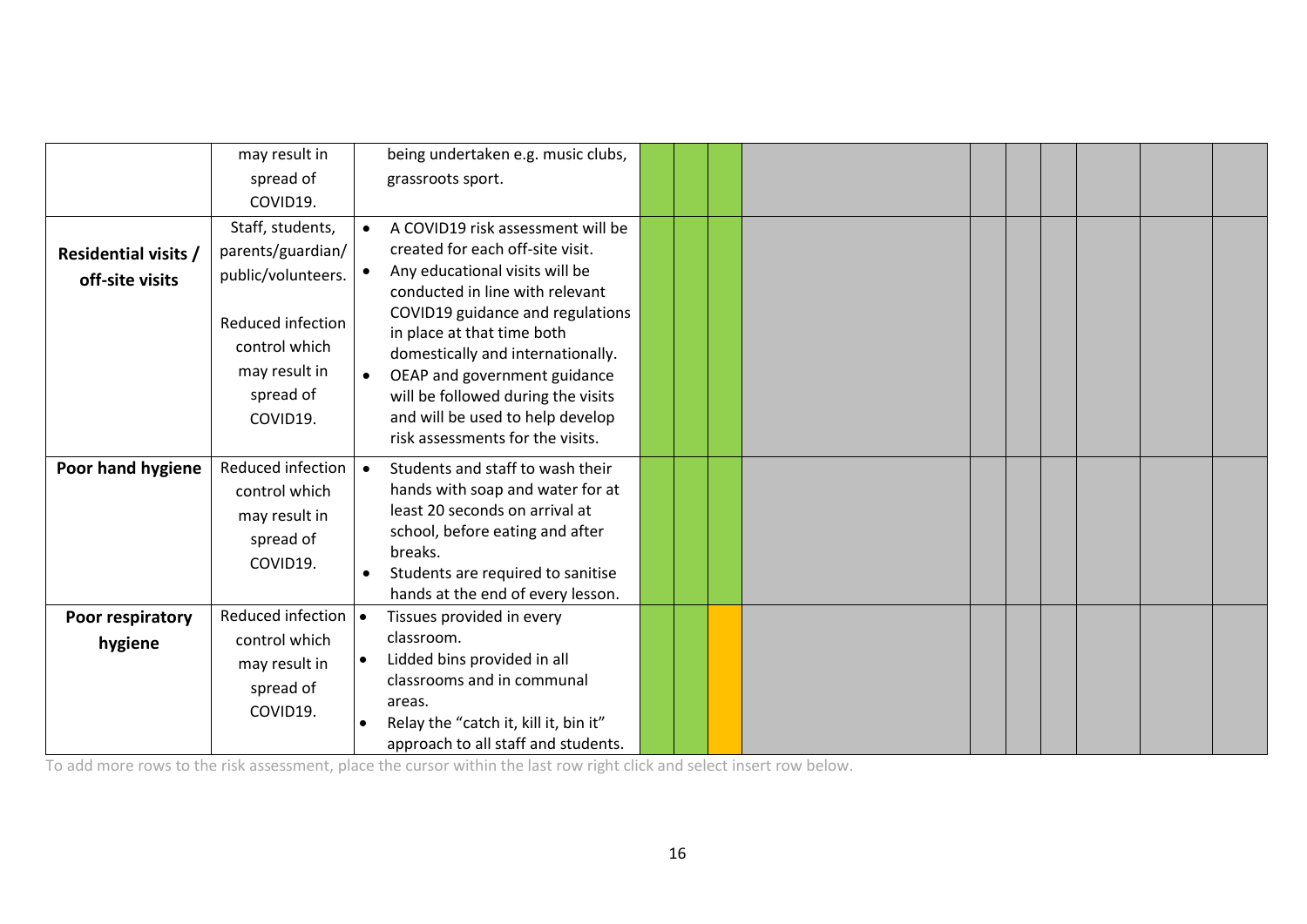#### **Source:**

[https://assets.publishing.service.gov.uk/government/uploads/system/uploads/attachment\\_data/file/999722/PPE\\_in\\_education\\_childcare\\_and\\_childrens\\_social\\_c](https://assets.publishing.service.gov.uk/government/uploads/system/uploads/attachment_data/file/999722/PPE_in_education_childcare_and_childrens_social_care_settings.pdf) [are\\_settings.pdf](https://assets.publishing.service.gov.uk/government/uploads/system/uploads/attachment_data/file/999722/PPE_in_education_childcare_and_childrens_social_care_settings.pdf)

**Schools Covid-19 Operational Guidance:**

**https://assets.publishing.service.gov.uk/government/uploads/system/uploads/attachment\_data/file/1044530/Schools\_guidance\_Jan\_22.pdf**

**Air conditioning and ventilation during the coronavirus outbreak**

**<https://www.hse.gov.uk/coronavirus/equipment-and-machinery/air-conditioning-and-ventilation.htm>**

### **Contacts: PHE health protection teams**

<https://www.gov.uk/guidance/contacts-phe-health-protection-teams>

**Source NHS:**

<https://www.nhs.uk/conditions/coronavirus-covid-19/check-if-you-have-coronavirus-symptoms/>

### **COVID-19: cleaning in non-healthcare settings:**

<https://www.gov.uk/government/publications/covid-19-decontamination-in-non-healthcare-settings/covid-19-decontamination-in-non-healthcare-settings>

### **St. John Ambulance Covid-19: advice for first aiders**:

<https://www.sja.org.uk/get-advice/first-aid-advice/covid-19-advice-for-first-aiders/>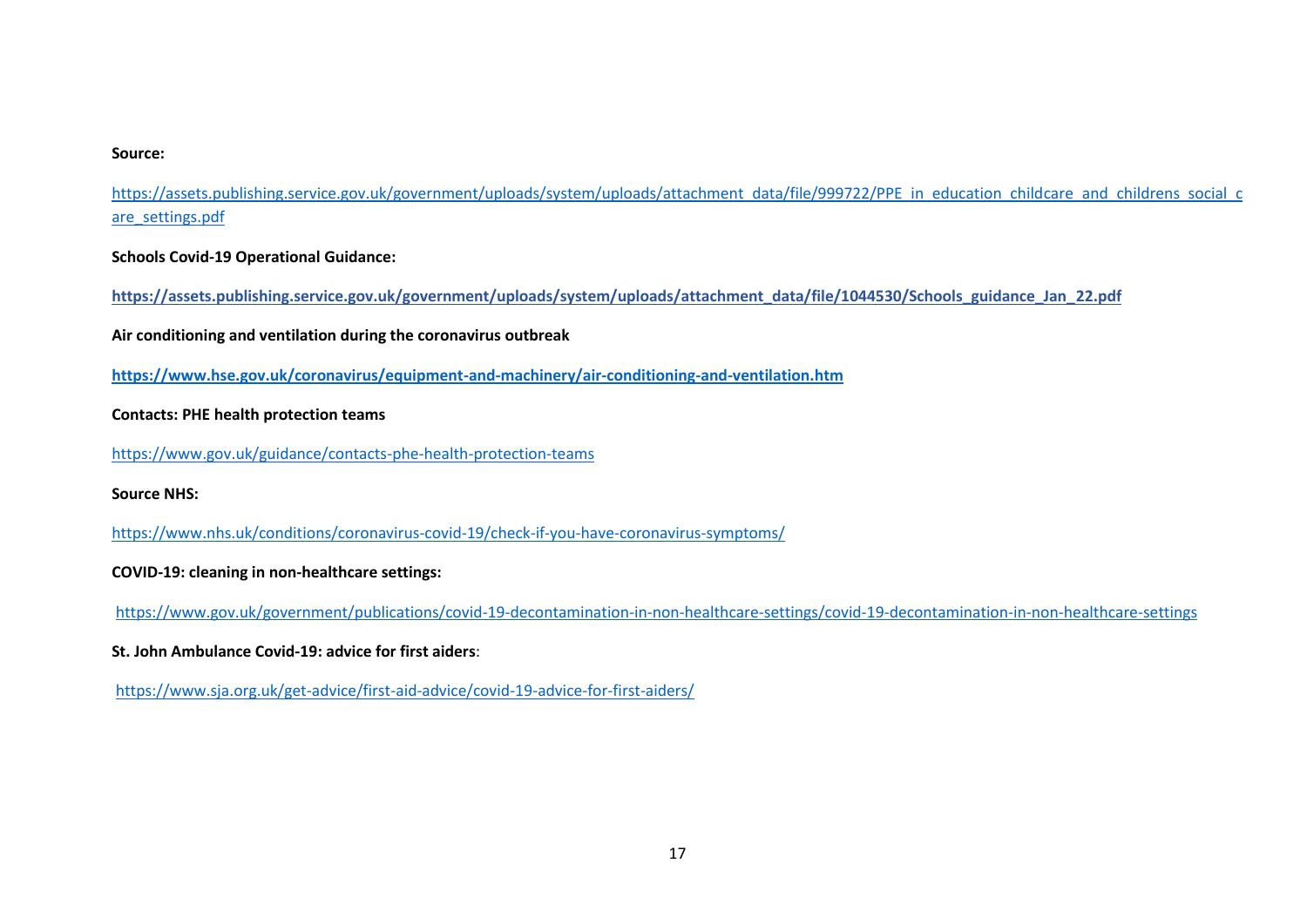|                            | Sadie Batstone |                                 |                |
|----------------------------|----------------|---------------------------------|----------------|
| Risk Assessor (s) Name(s): | Judith Malcolm | Risk Assessor(s) Signature (S): |                |
|                            |                |                                 |                |
|                            |                |                                 |                |
| Authorised By:             |                | Authoriser Signature:           | <b>Initial</b> |
| Date Conducted:            | 04.01.22       | Date of Next Review:            |                |
|                            |                | Date of Review:                 |                |
|                            |                | Date of Review:                 |                |
|                            |                | Date of Review:                 |                |
|                            |                | Date of Review:                 |                |

| ю<br>ε<br>る.<br>ntial Se<br>of Hari<br>Δ. | High<br>Death, long term serious ill health.                   | <b>Medium</b> | <b>High</b>   | <b>High</b>   |  |
|-------------------------------------------|----------------------------------------------------------------|---------------|---------------|---------------|--|
|                                           | <b>Medium</b><br>Illness requiring further medical assistance. | Low           | <b>Medium</b> | <b>High</b>   |  |
|                                           | Low<br>Mild illness requiring self-isolation only              | Low           | Low           | <b>Medium</b> |  |